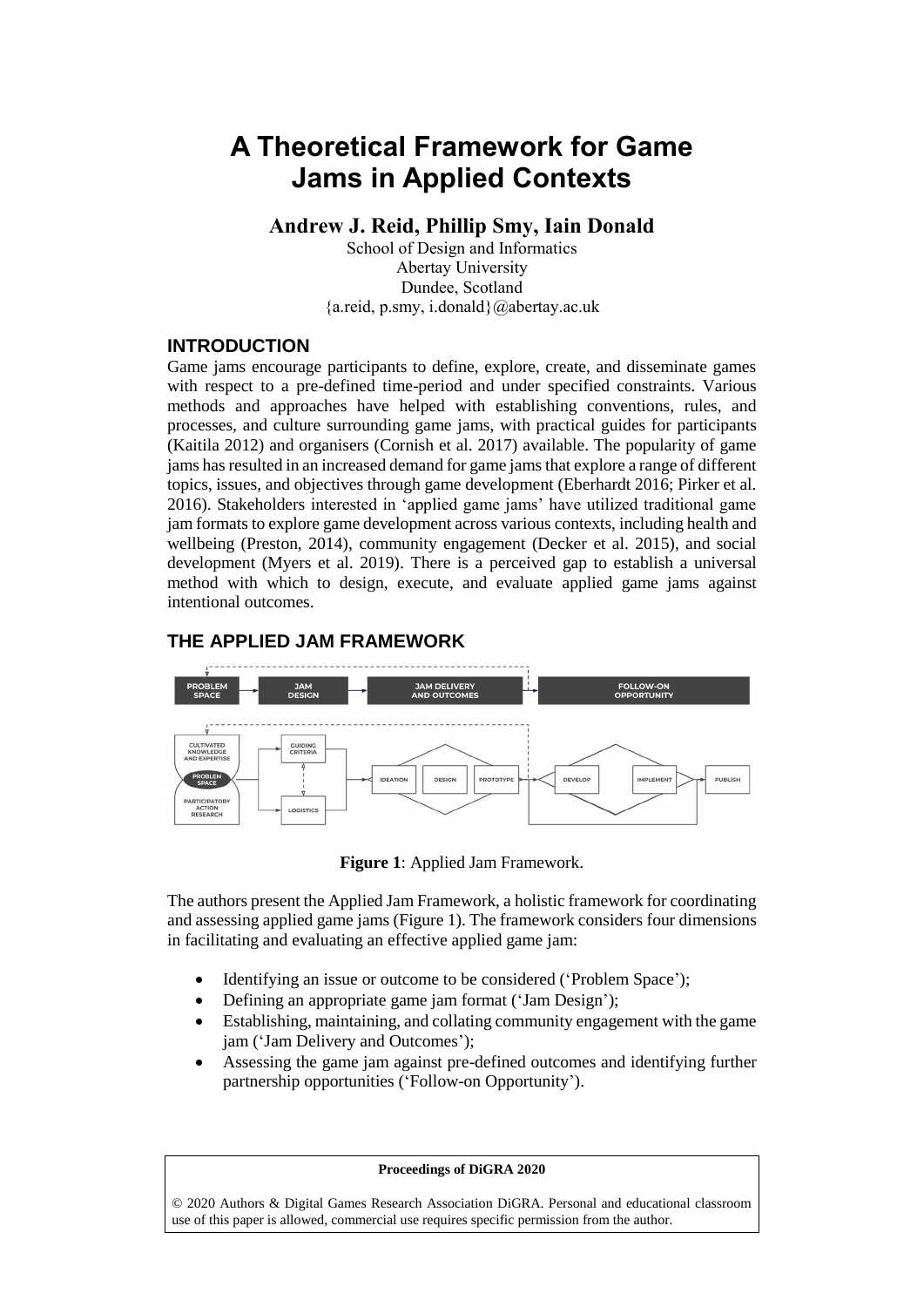# **Problem Space**

The 'Problem Space' defines the overall intention of the applied game jam. The Problem Space emerges from a cultivated understanding and expertise, combined with the intent to discover solutions through participatory action research such as game jams. The Problem Space outlines intentional design constraints: the specific objectives or outcomes to achieve through game jams. This defines an objective and transparent set of criteria with which to design a game jam, and objectively evaluate its outcomes.

#### **Jam Design**

The 'Jam Design' considers the manner in which the game jam approaches the issues outlined by the Problem Space. The manner encompasses two characteristics to consider when using the Applied Jam Framework. Firstly, the 'Guiding Criteria' considers the available criteria to direct and support the development of games during the game jam. The is typically expressed as a 'theme' evidenced by events such as the Global Game Jam and Ludum Dare, but this can also be defined beyond the constructs of an abstract topic, such as a creative brief or hypothetical scenario, with which the development of games can emerge. Any supporting materials with which to support participants during the game jam, such as presentations and documentation, should be readily available at this stage.

Secondly, the concept of 'Logistics' defines matters which relate to affordances of time and resource for the game jam. This is ring-fenced by the duration of the game jam, such as hours-, week-, and month-long, but should also consider any hours that participants should expect to engage with the event. This is effective in setting expectations and positive work behaviors within the game jam. A strategy on resources should include, but not be limited to, hardware and software provision, work- and deskspace, technical support, and supervision and community management. The game jam should be explicit in its logistical provision and operation in order to minimize assumptions of participant expectations, which could influence participants' game jam experience and, ultimately, the developmental outcomes.

The design and confirmation of the Jam Design is usually organic and inclusive of the expertise of all stakeholders. Stakeholders with knowledge of a problem to solve can define the contents of the Guiding Criteria and establish the key features that a game should aim to address. Stakeholders with experience of game jams as a participatory action research activity can guide the Logistics of the event with respect to available time, resource, and the realistic expectations of what is achievable within these constraints. In designing applied game jams, it is common to have continual negotiation in order to align expectations with outcomes.

### **Jam Delivery and Outcomes**

'Jam Delivery and Outcomes' concerns the running and maintenance of the game jam. Delivery of game jams can vary in nature. In one case, game jams facilitates exploratory approaches built upon self-direction, disruption, and autonomy. In other cases, the delivery of a structured process attempt to focus development on a specific outcome to the game jam, while minimizing the risk of diversification.

Value from a game jam can be deduced from two perspectives. Firstly, value is determined through reviewing the game jam's achievement of intended outcomes as defined within the Problem Space. This could be assessed through evaluating created games and their alignment with the intended outcomes, the volume and level of participant engagement, and the satisfaction of client stakeholders with investment in the game jam. Secondly, value can be deduced implicitly through participation and experience of the game jam. This includes participants' learning of skills and subject